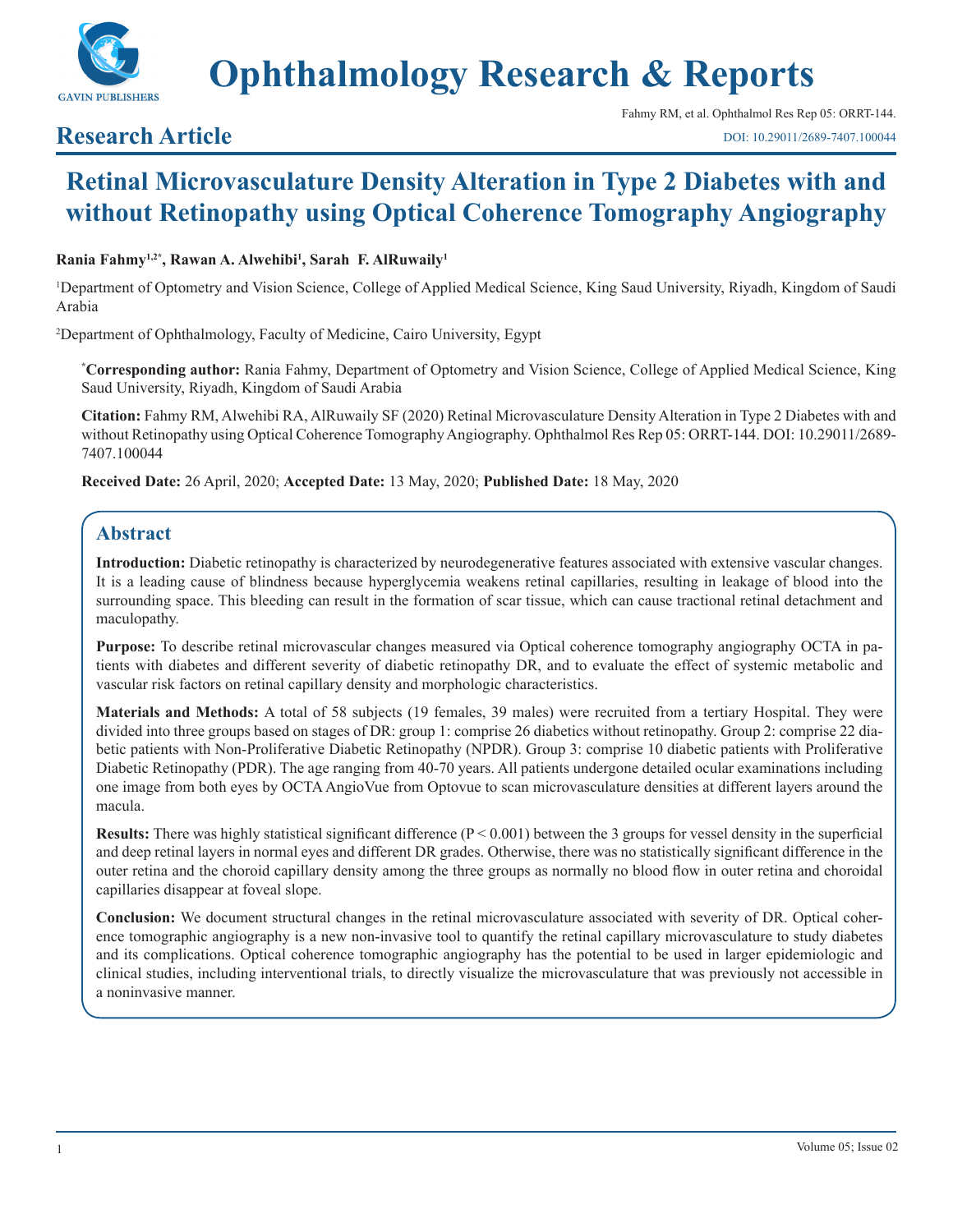**Keywords:** Deep density; Diabetic retinopathy; Microvasculature; OCTA; Superficial density

### **Introduction**

Diabetes Mellitus (DM) is one of the fastest-growing health problems in the world, which is now reaching to epidemic proportion in some countries [1]. Saudi Arabia ranks the second highest in the Middle East, and is seventh in the world for the rate of diabetes [2]. It is estimated that around 7 million of the population are diabetic and almost around 3 million have pre-diabetes. DM has been found to be related to high mortality, morbidity and vascular complications [3]. One of the most frequent microvascular complications known to be a leading cause of blindness is diabetic retinopathy (DR)[4]. Type-2 diabetes accounts for approximately 90% of the population. They comprise a larger proportion of those affected with DR [5]. Recent studies in Saudi Arabia showed high prevalence of DR in different regions as Madinah  $(34.5\%)$ , Taif  $(33\%)$  and Jazan  $(28.1\%)$  [6]. DR characterized by neurodegenerative features associated with extensive vascular changes. The DR developed from chronic hyperglycemia, results in weakening of retinal capillaries and leakage of blood into the surrounding space [7].

Hyperglycemia results in increased production of Reactive Oxygen Species (ROS) in islet cells. Therefore, the b-cells that comprise low level of antioxidants become extremely vulnerable to oxidative stress leading to microvascular and macrovascular complications[8]. The alteration in retinal microvasculature in DR is linked with oxidative stress through increasing the transcriptional activation of vascular endothelial growth factor, inflammatory mediators, and advanced glycation end-product formation. However, the oxidative stress process contributes to inhibition of antioxidant enzyme mainly of glutathione peroxidase, Superoxide dismutase and catalase. Generally, total antioxidant status has been shown to be significantly lower in patients with proliferative retinopathy than in diabetic's not developing retinopathy [7]. The study aimed to describe retinal microvascular changes measured via Optical coherence tomography angiography OCTA in patients with diabetes and different severity of diabetic retinopathy DR, and to evaluate the effect of systemic metabolic and vascular risk factors on retinal capillary density and morphologic characteristics.

#### **Methods**

A total of 58 subjects aged 40 - 70 years old who had type 2 diabetes with and without retinopathy were eligible for this study. They were divided into three groups based on stages of DR: group 1: comprise 26 diabetics without retinopathy. Group 2: comprises 22 diabetic patients with non-proliferative diabetic retinopathy (NPDR). Group 3: comprises 10 diabetic patients with Proliferative Diabetic Retinopathy (PDR). Subjects with chorioretinitis scars, posterior uveitis, ocular hypertension, glaucoma and previous ocular surgery, age related macular degeneration, or any macular diseases were excluded from this study.

 All patients underwent detailed ocular examinations including the following: 1. Visual acuity by Snellen chart 2. Refraction using autorefractometer 3. Slit lamp examination 4. IOP measurement 5. Fundus bio microscopy 6. One image from both eyes by Optical coherence tomography angiography OCTA (AngioVue, RTVue-XR; Optovue). The pictures were performed on a scan area of 3 X 3 mm2 generated from the superficial, deep retinal vascular plexuses centered on the fovea in addition to the outer retina and choroid capillary density. The thickness on area 3x3 mm2 was generated from Internal Limiting Membrane to The Retinal Pigment Epithelium Layers (ILM-RPE).

#### **Ethical Consideration**

The study was approved by the concerned Ethical Committee. Its protocol was explained to each participant at the time of recruitment and informed consent was obtained according to the Declaration of Helsinki.

#### **Statistical Analysis**

Statistical Analyses were performed by using Graph Pad Prism 7. All variables were expressed as Mean ± Standard deviation. Shapiro- Wilk tests were used to determine if demographic data distributed normally. Macular vascular densities and thickness were analyzed between 3 diabetic groups using one-way ANOVA test. A P value < 0.05 is considered statistically significant.

#### **Results**

#### **Demographic Data and Medical history**

Shapiro- Wilk tests showed that the data were normally distributed (P>0.05). Of a total of 116 eyes imaged for this study, 13 were excluded due to poor image quality and artifacts on OCTA images, leaving a total of 103 eyes of 58 study diabetic participants. The study included 48 eyes of 26 patients with DM without DR, 41 eyes of 22 patients with NPDR, and 14 eyes of 10 patients with PDR. Among those 58 subjects, there were 39 males (67%) and 19 females (32%). The mean (SD) age was 51.4 (22.38) in diabetic without DR group, 58.4 (26) in NPDR group and 62 (32.03) in PDR group with all ranging from 40-70 years old. The hypertension and dyslipidemia were presented in the majority of the subjects. The overall demographic and diseaserelated characteristics are reported in (Table 1).

| Table 1: Demographic data and medical history. |  |
|------------------------------------------------|--|
|------------------------------------------------|--|

|                            | <b>No DR</b>     | <b>NPDR</b>   | <b>PDR</b>   |
|----------------------------|------------------|---------------|--------------|
| <b>Subjects</b>            | 26               | 22            | 14           |
| Eyes $(n)$                 | 48               |               |              |
| Age (mean $\pm SD$ )       | $51.4 \pm 23.38$ | $58.2 \pm 26$ | $62\pm32.03$ |
| Sex F/M                    | 8/18             | 6/16          | 5/5          |
| <b>Hypertension Yes/No</b> | 15/11            | 12/10         | 10/4         |
| Dyslipidemia               | 21/15            | 16/6          | 6/4          |

#### **Ocular History, Functional, and Anatomical Characteristics**

The NPDR group was 6 mild, 8 moderate and 8 severe NPDR. The duration of diabetes was significantly different  $(P=0.0005)$ between the groups with mean  $(SD)$  of 8.52 (7.14), 13.59 (4.08) and 16.8 (4.61) years in NDR, NPDR and PDR groups respectively.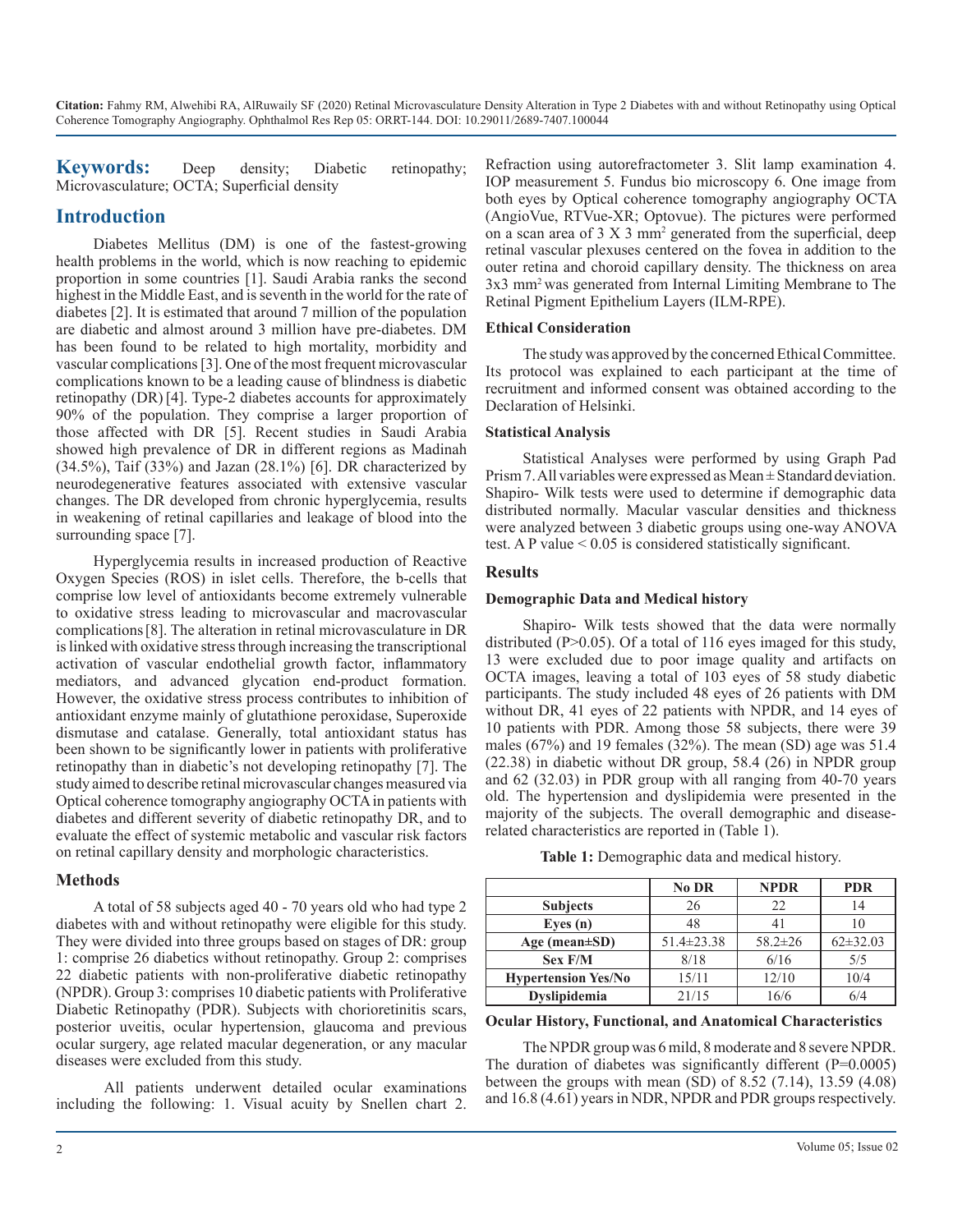There was no significant difference in Hemoglobin A1c (HBA1c), High Density Lipoprotein (HDL), Low Density Lipoprotein (LDL) and total cholesterol in all groups. Summary of ocular and systemic characteristics are summarized in (Table 2).

|                                     | No DR              | <b>NPDR</b>         | <b>PDR</b>          | P value          |
|-------------------------------------|--------------------|---------------------|---------------------|------------------|
| VA                                  | $0.9427\pm0.1584$  | $0.8063\pm0.2549$   | $0.6529 \pm 0.2516$ | $\leq 0.0001$ ** |
| SE (Diopter)                        | $0.2027 \pm 1.686$ | $-0.8243 \pm 1.832$ | $0.5357 \pm 2.221$  | 0.564            |
| IOP (mmhg)                          | 18.02±2.832        | $19.32 \pm 2.752$   | $20.21 \pm 2.887$   | $0.0160*$        |
| HBA1c $%$                           | $8.23 \pm 1.78$    | $8.59 \pm 1.91$     | $8.7 \pm 2.16$      | 0.8203           |
| $HDL$ (mg/dl)                       | $39.71 \pm 12.23$  | 52.09±17.92         | $42.8 \pm 8.9$      | 0.0887           |
| $LDL$ (mg/dl)                       | $113.2 \pm 41.52$  | $113.9 \pm 46.71$   | $83.6 \pm 25.56$    | 0.3487           |
| Cholesterol $(mg/dI)$               | 159.7±57.63        | $148.6 \pm 70.41$   | $141.3 \pm 42.39$   | 0.8354           |
| 'Significant<br>"Highly significant |                    |                     |                     |                  |

**Table 2:** Ocular and systemic characteristics.

#### **Micro Vascular Density Group Comparison Analysis**

There was highly statistical difference  $(P < 0.001)$  between the 3 groups for vessel density in the superficial and deep retinal layers in normal eyes and different DR grades. The eyes with non-diabetic retinopathy had higher vessel density compared with NPDR and PDR eyes. In the deep vessel density, only the fovea showed no statistical significant difference (P=0.3381) among groups (Tables 3 and 4). The mean density was decreased with severity of DR. In the superficial and deep vascular plexus, all the densities of the 9 regions were lowest in the PDR group except for the fovea and the superior regions in deep vessel density were lower in the NPDR. Otherwise, there was no statistically significant difference in the outer retina and the choroid capillary density among the three groups as normally no blood flow in outer retina and choroidal capillaries disappear at foveal slope. The outer retina and choroid capillary densities are presented in (Tables 5 and 6).

| Table 3: Superficial Vascular Plexus Densities (SVP). |  |  |  |
|-------------------------------------------------------|--|--|--|
|-------------------------------------------------------|--|--|--|

| <b>Superficial vessel density</b><br>$(\%)$ , mean $\pm SD$ | No DR            | <b>NPDR</b>      | <b>PDR</b>       | P value    |
|-------------------------------------------------------------|------------------|------------------|------------------|------------|
| Whole image                                                 | $46.79 \pm 5.08$ | $44.13 \pm 4.28$ | $42.3 \pm 4.57$  | $0.0024**$ |
| Fovea                                                       | $27.59 \pm 5.51$ | $25.07\pm5.14$   | $22\pm 4.12$     | $0.0015**$ |
| Para fovea total                                            | $48.8 \pm 5.81$  | $45.88\pm4.7$    | $43.75 \pm 5.18$ | $0.0027**$ |
| Sup. Hemi                                                   | $48.91 \pm 5.88$ | 45.68±4.99       | $43.67\pm 6.15$  | $0.0024**$ |
| <b>Inf. Hemi</b>                                            | $48.65 \pm 5.89$ | $48.65 \pm 5.89$ | $43.83 \pm 4.64$ | $0.0081**$ |
| <b>Temporal</b>                                             | $48.43 \pm 6.22$ | $46.53\pm4.61$   | $43.69 \pm 4.22$ | $0.0045**$ |
| <b>Superior</b>                                             | $48.43\pm 6.22$  | $46.03 \pm 5.60$ | $43.35\pm 6.68$  | $0.0158**$ |
| <b>Nasal</b>                                                | $49.35 \pm 6.11$ | $46.41 \pm 5.87$ | $43.69 \pm 5.85$ | $0.0041**$ |
| <b>Inferior</b>                                             | $48.61 \pm 6.14$ | $46.35 \pm 5.7$  | $44.25 \pm 5.75$ | $0.0338*$  |

**Table 4:** Deep Vascular Plexus Densities (DVP).

| Deep vessel density $(\%),$<br>$mean \pm SD$ | No DR            | <b>NPDR</b>      | <b>PDR</b>       | P value    |
|----------------------------------------------|------------------|------------------|------------------|------------|
| Whole image                                  | $54.85 \pm 3.03$ | $50.03 \pm 5.07$ | $49.56\pm4.43$   | $0.0084**$ |
| Fovea                                        | $24.59 \pm 5.83$ | $22.64 \pm 7.97$ | $23.67 \pm 9.48$ | 0.3381     |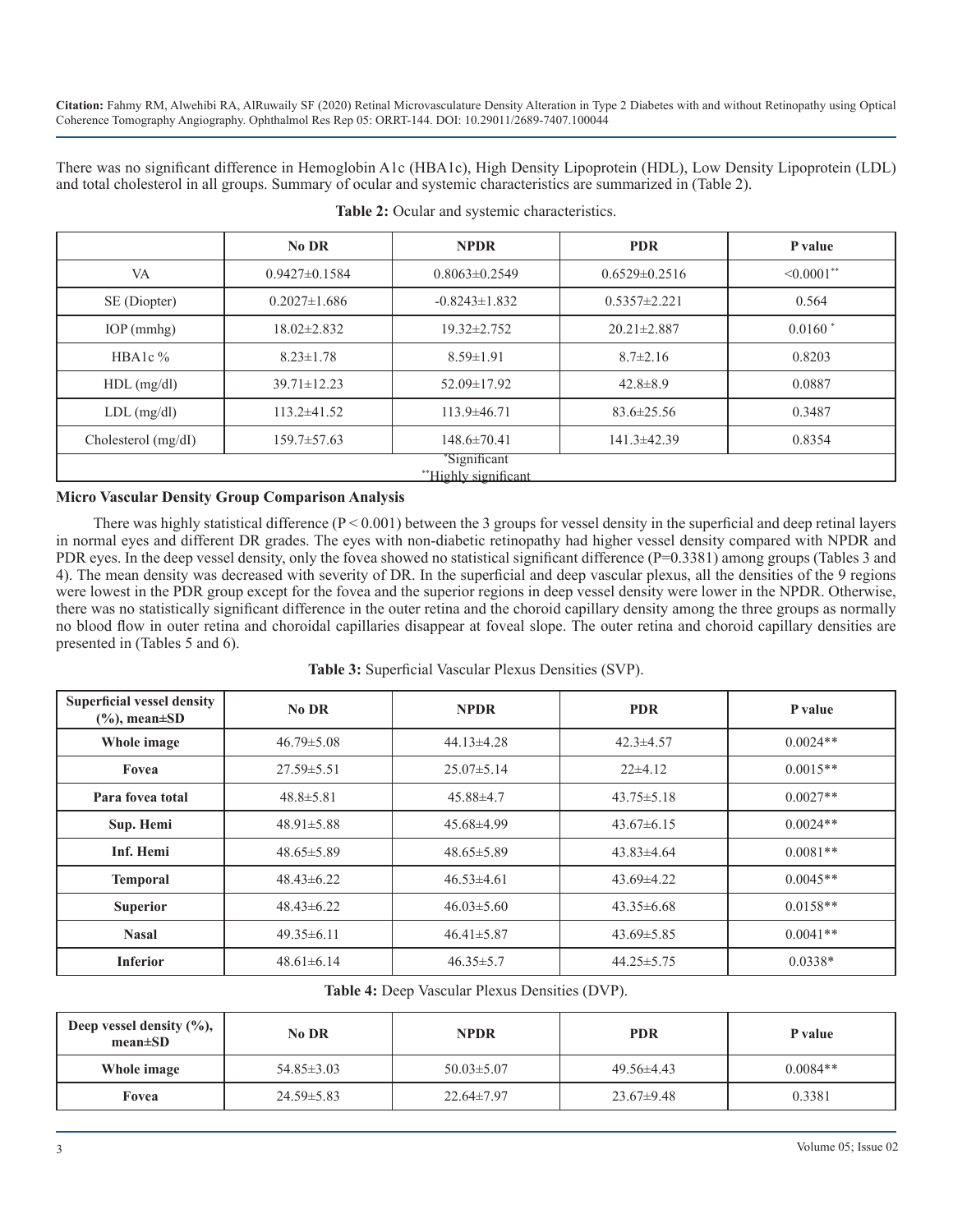| Parafovea       | $58.53 \pm 3.13$  | $52.98 \pm 5.79$ | $51.39 \pm 5.32$ | $\leq 0.0001$ ** |
|-----------------|-------------------|------------------|------------------|------------------|
| Sup.hemi        | $58.89 \pm 3.006$ | $53.06 \pm 6.27$ | $51.48 \pm 5.33$ | $\leq 0.0001$ ** |
| Inf.hemi        | $58.16\pm4.01$    | $52.88\pm 6.09$  | $51.17\pm5.42$   | $\leq 0.0001$ ** |
| <b>Temporal</b> | $57.45\pm4.34$    | $51.54\pm 6.42$  | $50.35 \pm 5.89$ | $\leq 0.0001$ ** |
| <b>Superior</b> | $58.95 \pm 3.88$  | $45.15 \pm 7.10$ | $53.19 \pm 5.81$ | $\leq 0.0001$ ** |
| <b>Nasal</b>    | $59.18 \pm 3.67$  | $52.92\pm 6.36$  | $51.3 \pm 6.53$  | $\leq 0.0001**$  |
| <b>Inferior</b> | $58.57\pm4.40$    | $53.32 \pm 7.77$ | $50.56 \pm 5.60$ | $\leq 0.0001$ ** |

**Table 5:** Outer Retinal Vascular Densities.

| Outer vessel density $(\%),$<br>$mean \pm SD$ | No DR            | <b>NPDR</b>      | <b>PDR</b>       | P value |
|-----------------------------------------------|------------------|------------------|------------------|---------|
| Whole image                                   | $44.31 \pm 5.32$ | 44.99±4.37       | $46.66\pm4.36$   | 0.2793  |
| Fovea                                         | $57.66 \pm 7.78$ | $57.46\pm 6.33$  | 56.85±9.47       | 0.9399  |
| Parafovea                                     | $42.86 \pm 5.79$ | $43.28\pm4.66$   | $45.82\pm4.66$   | 0.209   |
| Sup.hemi                                      | $42.83 \pm 5.76$ | $43.71 \pm 4.71$ | $46.01 \pm 5.33$ | 0.1466  |
| Inf.hemi                                      | $42.85 \pm 5.96$ | $43.59 \pm 5.14$ | $45.66\pm4.33$   | 0.2402  |
| <b>Temporal</b>                               | $42.83 \pm 5.90$ | 44.55±4.46       | $45.72\pm4.6$    | 0.1159  |
| <b>Superior</b>                               | $43.15 \pm 5.93$ | $43.71 \pm 5.21$ | $45.81 \pm 6.32$ | 0.3133  |
| <b>Nasal</b>                                  | $42.39 \pm 6.17$ | $43.1 \pm 5.08$  | $46.09 \pm 5.72$ | 0.1068  |
| <b>Inferior</b>                               | $42.98 \pm 6.09$ | $43.6 \pm 6.28$  | $45.83\pm4.51$   | 0.2993  |

#### Table 6: Choroidal vascular densities.

| Outer vessel density $(\%),$<br>$mean \pm SD$ | No DR            | <b>NPDR</b>      | <b>PDR</b>        | P value |
|-----------------------------------------------|------------------|------------------|-------------------|---------|
| Whole image                                   | $65.09 \pm 2.20$ | $64.09 \pm 3.96$ | $64.59 \pm 1.77$  | 0.2891  |
| Fovea                                         | $64.2 \pm 4.27$  | $64.74 \pm 5.05$ | $63.48\pm4.13$    | 0.6529  |
| Parafovea                                     | $65.52 \pm 2.53$ | $64.12\pm4.25$   | $64.38 \pm 2.12$  | 0.1245  |
| Sup.hemi                                      | $65.49 \pm 2.42$ | $64.28\pm4.25$   | $64.43 \pm 2.27$  | 0.1946  |
| Inf.hemi                                      | $65.47\pm3.17$   | $63.95 \pm 4.97$ | $64.33 \pm 2.14$  | 0.1731  |
| <b>Temporal</b>                               | $65.55 \pm 3.43$ | $64.42\pm4.52$   | $65.55 \pm 3.435$ | 0.2938  |
| <b>Superior</b>                               | $65.62 \pm 3.00$ | $64.53\pm4.94$   | $64.29 \pm 2.16$  | 0.3096  |

#### **Foveal and Parafoveal Thickness Analysis**

The thickness of the fovea and parafovea in all regions showed statistically significant difference (P=0003) in NPDR compared to the NDR and PDR groups respectively (Table 7). The thickness was highest in the NPDR group (Figure 1).

|  |  | Table 7: Foveal and Parafoveal Thickness $(\mu m)$ . |  |  |
|--|--|------------------------------------------------------|--|--|
|--|--|------------------------------------------------------|--|--|

| Thickness $(\mu m)$ ,<br>$mean \pm SD$ | No DR             | NPDR            | <b>PDR</b>        | P value    |
|----------------------------------------|-------------------|-----------------|-------------------|------------|
| Fovea                                  | $252.8 \pm 25.44$ | $306 \pm 89.95$ | $252.9 \pm 54.95$ | $0.0003**$ |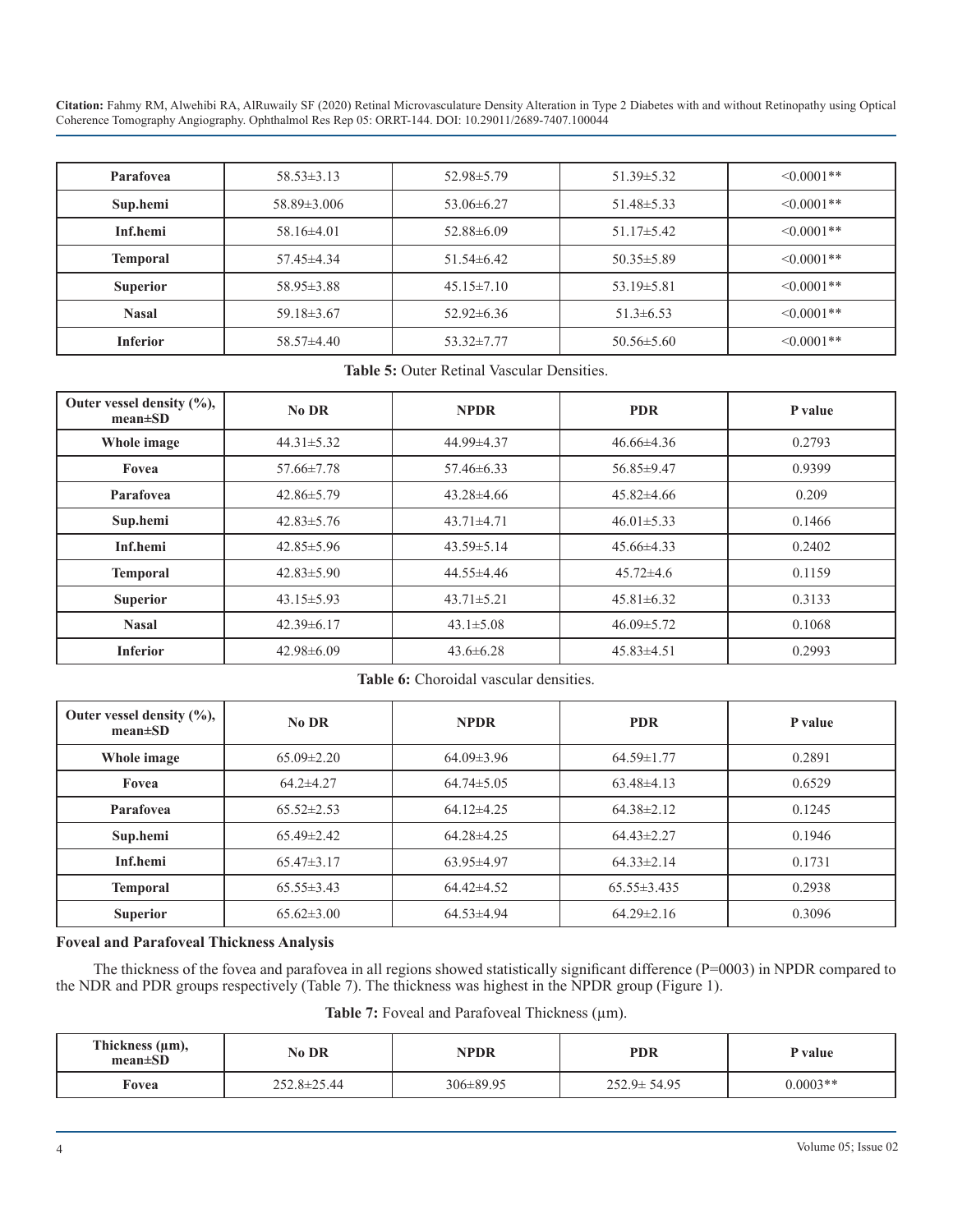| Parafovea       | $317.8 \pm 22.69$ | $337.2 \pm 46.03$ | $310.7 \pm 31.98$ | $0.0113*$  |
|-----------------|-------------------|-------------------|-------------------|------------|
| Sup.hemi        | $317.5 \pm 22.37$ | $335.2 \pm 41.46$ | $310.7 \pm 28.34$ | $0.0116**$ |
| Inf.hemi        | $317.6 \pm 23.22$ | $337.1 \pm 56.68$ | $310.3 \pm 37.17$ | $0.0373**$ |
| <b>Temporal</b> | $307.9 \pm 27.79$ | $337.1 \pm 63.17$ | $300.9 \pm 41.24$ | $0.0053**$ |
| <b>Superior</b> | $321.5 \pm 21.51$ | $338.2 \pm 50.97$ | $313.2 \pm 30.35$ | $0.0379**$ |
| <b>Nasal</b>    | $320.6 \pm 21.79$ | $336.4 \pm 36.07$ | $310.9 \pm 30.24$ | $0.007**$  |
| <b>Inferior</b> | $319.9 \pm 23.12$ | $342.3 \pm 56.84$ | $311.9 \pm 39.51$ | $0.0157**$ |



**Figure 1:** Foveal and Para Foveal thickness (ILM-RPE) in three diabetic groups.

#### **Discussion**

Over the past decades, Fluorescein Angiography (FA) remains the gold standard procedure. However, it has limitations, the most common being fluorescein injection, which can trigger severe reactions such as anaphylactic shock [9]. The OCTA is a new, time efficient, noninvasive tool to provide detailed quantification assessment of the retinal capillary microvasculature to study diabetes [10]. In this study we re-evaluated several significant previous findings to understand and prove the structural changes at the macula and choriocapillaris in DR. Our findings of superficial and deep vessel density showed a stronger correlation with DR severity, SVP and DVP densities that were decreased with increased severity level of DR similar to the those reported in Nesper et al and Agemy, et al. [11,12].

We observed the difference in Foveal Avascular Zone (FAZ) between DM without DR, NPDR and PDR. Increased FAZ is correlated with worsening of DR severity as proved while analysing the foveal superficial and deep microvascular densities. These results fit well the results of previous studies [11]. Previous studies reported that choriocapillary vessel density in DR and NDR tend to be decrease at the parafoveal region [13]. In contrast, our results showed no significant difference in choriocapillary density in both foveal and parafoveal areas between groups. On the agreement of Galina, et al. findings, there were no statistically significant differences in foveal thickness between the NDR and PDR groups [14], except for NPDR group that revealed higher thickness because most of the patients had macular edema.

#### **Conclusion**

We document structural changes in the retinal microvasculature associated with severity of DR. Optical coherence tomographic angiography is a new non-invasive tool to quantify the retinal capillary microvasculature to study diabetes and its complications. It has the potential to be used in larger epidemiologic and clinical studies, including interventional trials, to directly visualize the microvasculature that was previously not accessible in a noninvasive manner.

#### **Author Disclosure Statement**

The authors declare no potential conflicts of interest with respect to the authorship, and/or publication of this article.

#### **Acknowledgements:**

The authors extend their appreciation to Professor Dr/ Tariq Alasbali (Department of ophthalmology, college of medicine, Imam Muhammad ibn Saud Islamic university ) and Dr/ Hiba Ahmed that helped us in conducting the study including the patients' requirements, examinations and data collection.